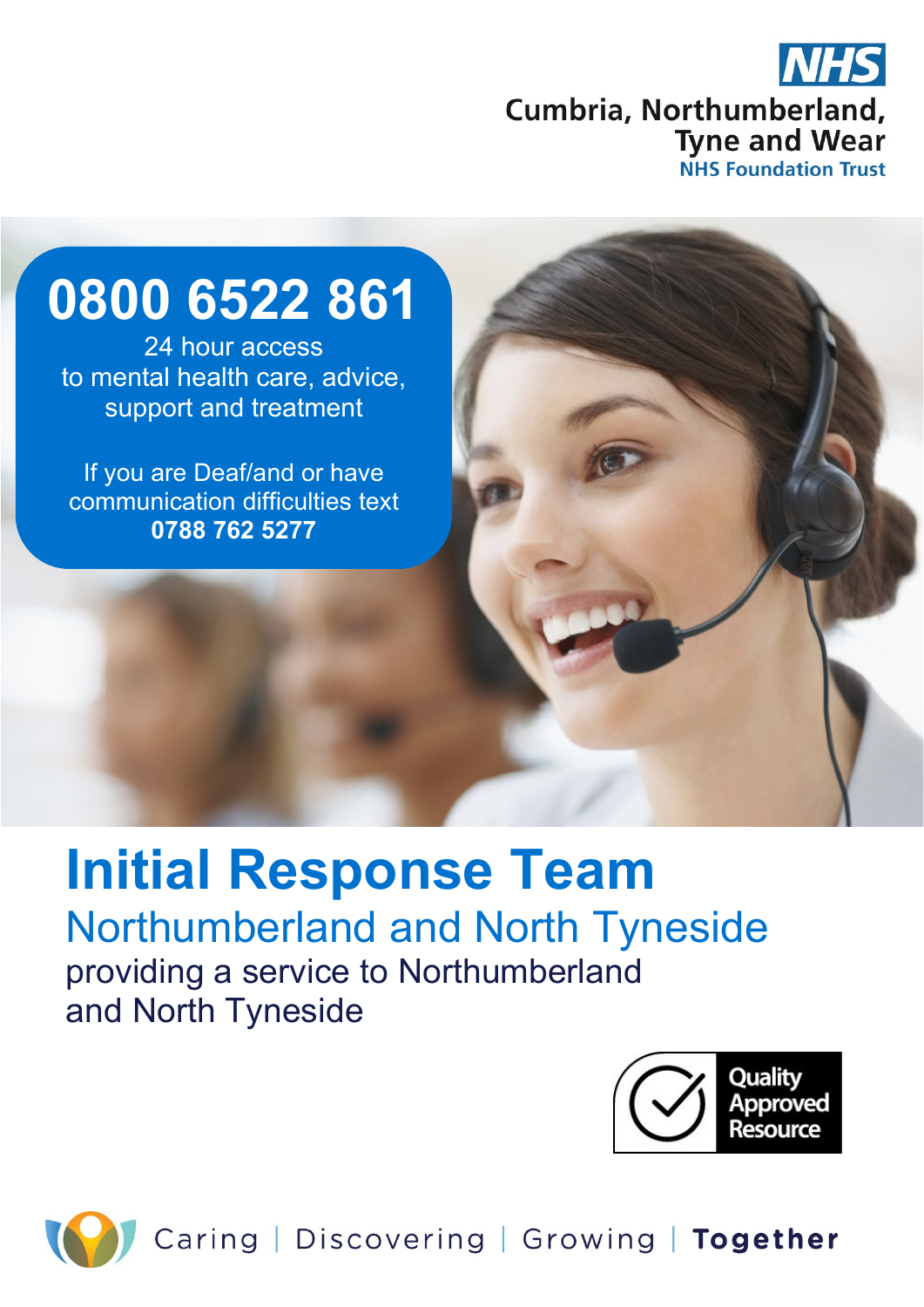# **What is the Initial Response Team (IRT)?**

The Initial Response Team provides 24 hour access to mental health care, advice, support and treatment. By calling **0800 6522 681** a member of the team will speak to you and discuss your current mental health needs. If you are Deaf/and or have communication difficulties text **0788 762 5277.**

#### **Who can use this service?**

Anyone who lives in Northumberland and North Tyneside who feels they need urgent mental health care or have an enquiry about their routine care can contact the Initial Response Team.

This includes service users, carers, family, friends and supporters. People who have not been previously diagnosed with a mental health problem can self refer to the Initial Response Team. You can also be referred by your GP, social care professional or a voluntary organisation.

If you urgently need specialist advice, even if you have not been diagnosed with a mental health problem, you can still talk to a member of the team who can advise you on **0800 6522 681.** If you are Deaf/and or have communication difficulties text **0788 762 5277.**

#### **What kind of help can I expect?**

The Initial Response Team is made up of clinical leaders, qualified mental health clinicians and experienced support staff.

When you first contact the service, you will be spoken to by a call handler who will take some personal details so that we can identify you and find your patient record. You will then be called back by a qualified member of staff who will work with you to explore your current mental health needs. We aim to call you back within an hour.

From our conversation with you, a member of the team may arrange for a nurse to see you at home, at a GP practice or another mutually agreed place to allow us to gather further information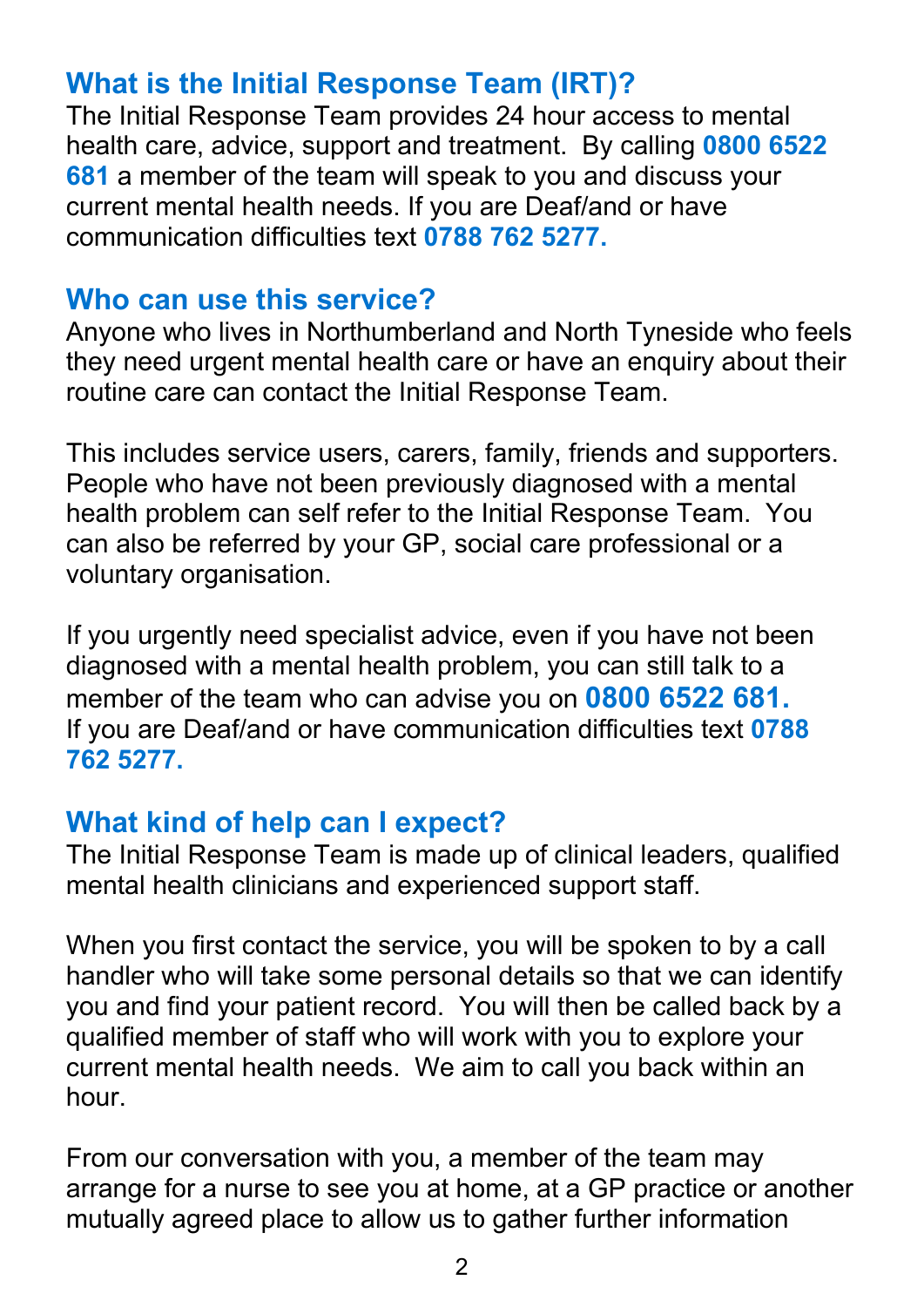regarding your current mental health needs. At this appointment you may be offered some support to manage your mental health, or we may be able to offer you information about other services who may be able to help you.

When a face to face appointment is agreed, the team aim to see you within four hours. The nurse who attends will help you to work out what support you need and be able to give you advice and information. If the nurse thinks that you need extra support and help from mental health services they will be able to organise this for you.

## **What about confidentiality?**

Everyone in the Initial Response Team follows very strict rules about confidentiality. However, there may be instances where it may be necessary to share information with other professionals, if there are concerns about yours or somebody else's safety. If you have any concerns about confidentiality please talk to a member of staff.

We will keep a record of your contact with our service and also provide your GP with a summary of your contact, including any agreed plans. With your consent, we will also share information about your contact with the Initial Response Team with any other services we refer you to.

#### **Personal safety**

Trust staff carry devices that can monitor and record abusive behaviour. They can alert and receive support from emergency services and the recordings may be used in court proceedings.

#### **Interpreters**

If an interpreter is needed, please let us know and we will arrange this for you.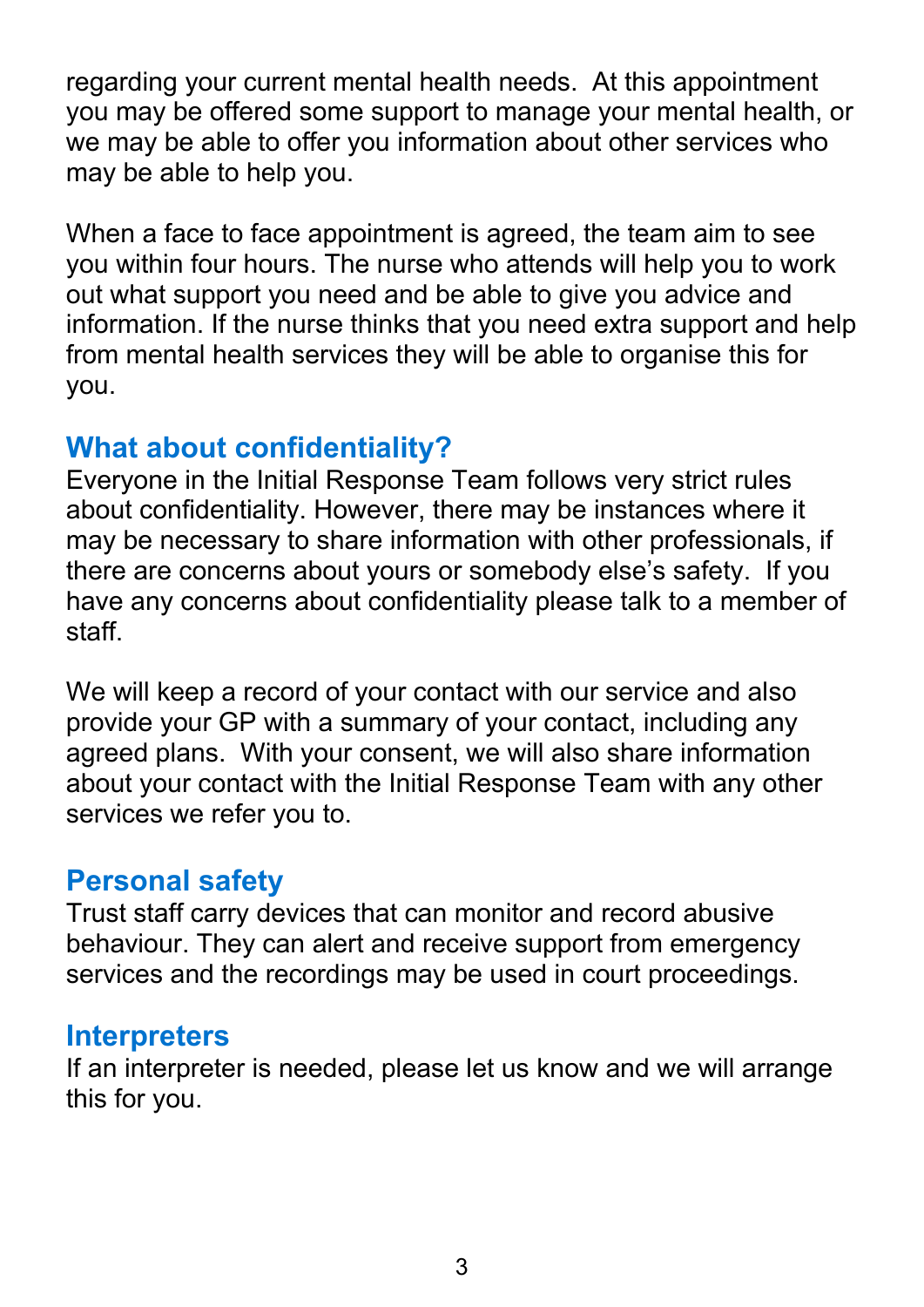## **What if I have a comment, suggestion, compliment or complaint about the service?**

If you want to make a comment, suggestion, compliment or complaint you can:

- talk to the people directly involved in your care
- ask a member of staff for a feedback form, or complete a form on the Trust website www.cntw.nhs.uk (click on the 'Contact Us' tab)
- telephone the Complaints Department Tel: 0191 245 6672
- email [complaints@cntw.nhs.uk](mailto:complaints@cntw.nhs.uk) Please note that information sent to the Trust via email is sent at your own risk
- We are always looking at ways to improve services. Your feedback allows us to monitor the quality of our services and act upon issues that you bring to our attention. You can provide feedback in the following ways:
	- the quickest way for you to do this is to complete our short online survey at [www.cntw.nhs.uk/poy](http://www.cntw.nhs.uk/poy)
	- complete a Points of You survey, available from staff.

We really value your feedback to help us improve what we do. We may send you a questionnaire asking you what you thought about our service.

# **How do I contact the Team?**

You can contact the team by telephone **0800 6522 681**. If you are Deaf/and or have communication difficulties text **0788 762 5277.**

The team are available 24 hours a day, 365 days per year, including on weekends and bank holidays.

# **Where can I get further help or advice?**

#### **Pharmacy Medicines Information Helpline**

The Trust has a helpline for confidential advice about medication. You can call the helpline between 9am and 5pm, Monday to Friday. The helpline number is 0191 245 6604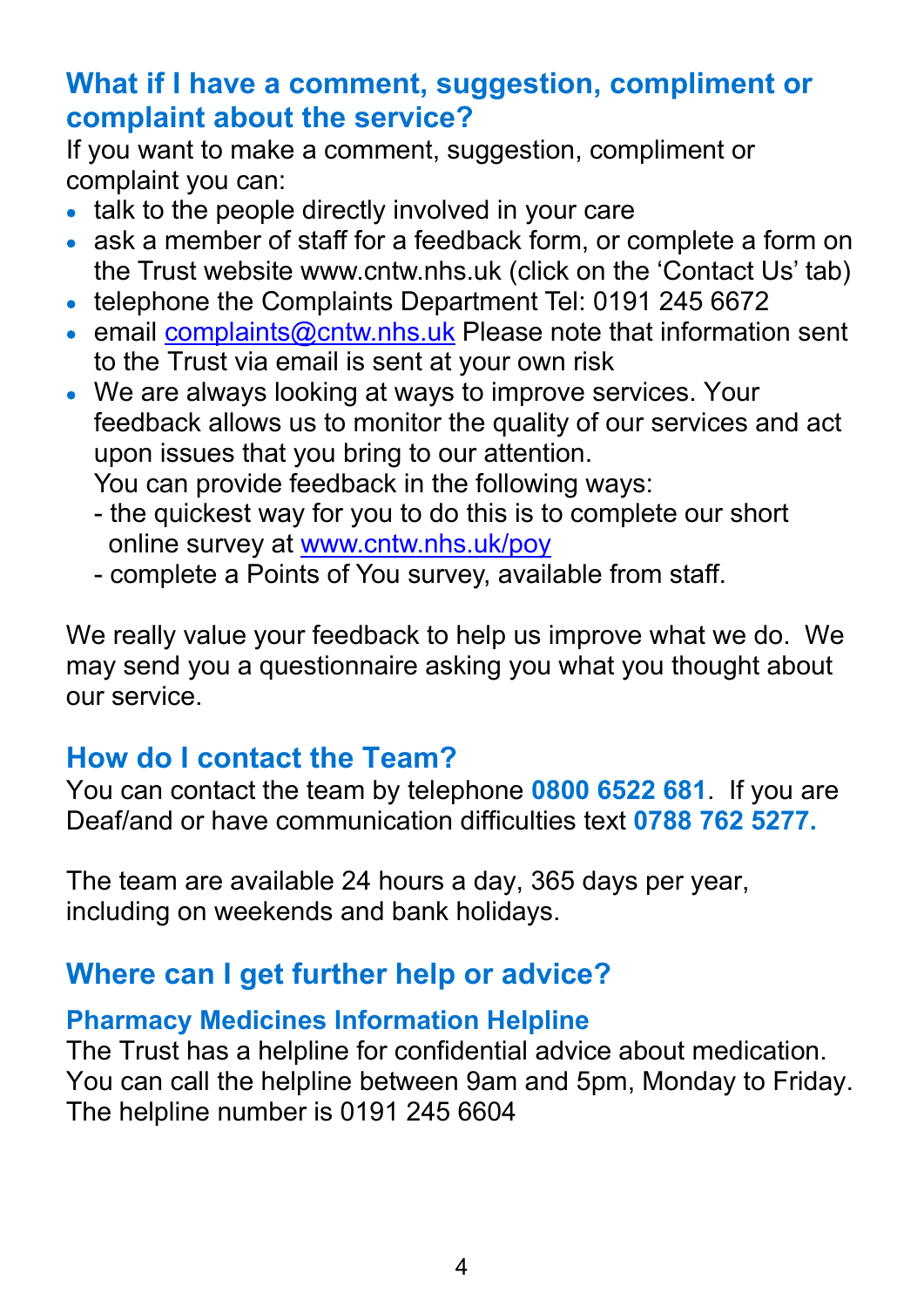# **Useful local contacts**

#### • **PALS – Patient Advice and Liaison Service**

Tel: 0800 032 0202 Provides information and advice about local NHS services and support organisations and helps raise concerns with NHS services on your behalf.

#### • **Healthwatch Northumberland**

FREEPOST Adapt (NE) Burn Lane Hexham Northumberland, NE46 3HN Tel: 03332 408 468 Webite: https://healthwatchnorthumberland.co.uk/ Email: info@healthwatchnorthumberland.co.uk Provides information about services available in the Northumberland area and collects feedback about service user and carer experiences to help develop local services.

#### • **Healthwatch North Tyneside**

The Parks Sports Centre Howdon Road North Shields, NE29 6TL Tel: 0191 263 5321 Website: https://healthwatchnorthtyneside.co.uk/ Email: info@healthwatchnorthtyneside.co.uk Provides information about services available in the North Tyneside area and collects feedback about service user and carer experiences to help develop local services.

#### • **Carers Northumberland**

107 and 109 Station Road Ashington Northumberland, NE63 8RS Tel: 01670 320 025 Website: https://carersnorthumberland.org.uk/ Email: info@carersnorthumberland.org.uk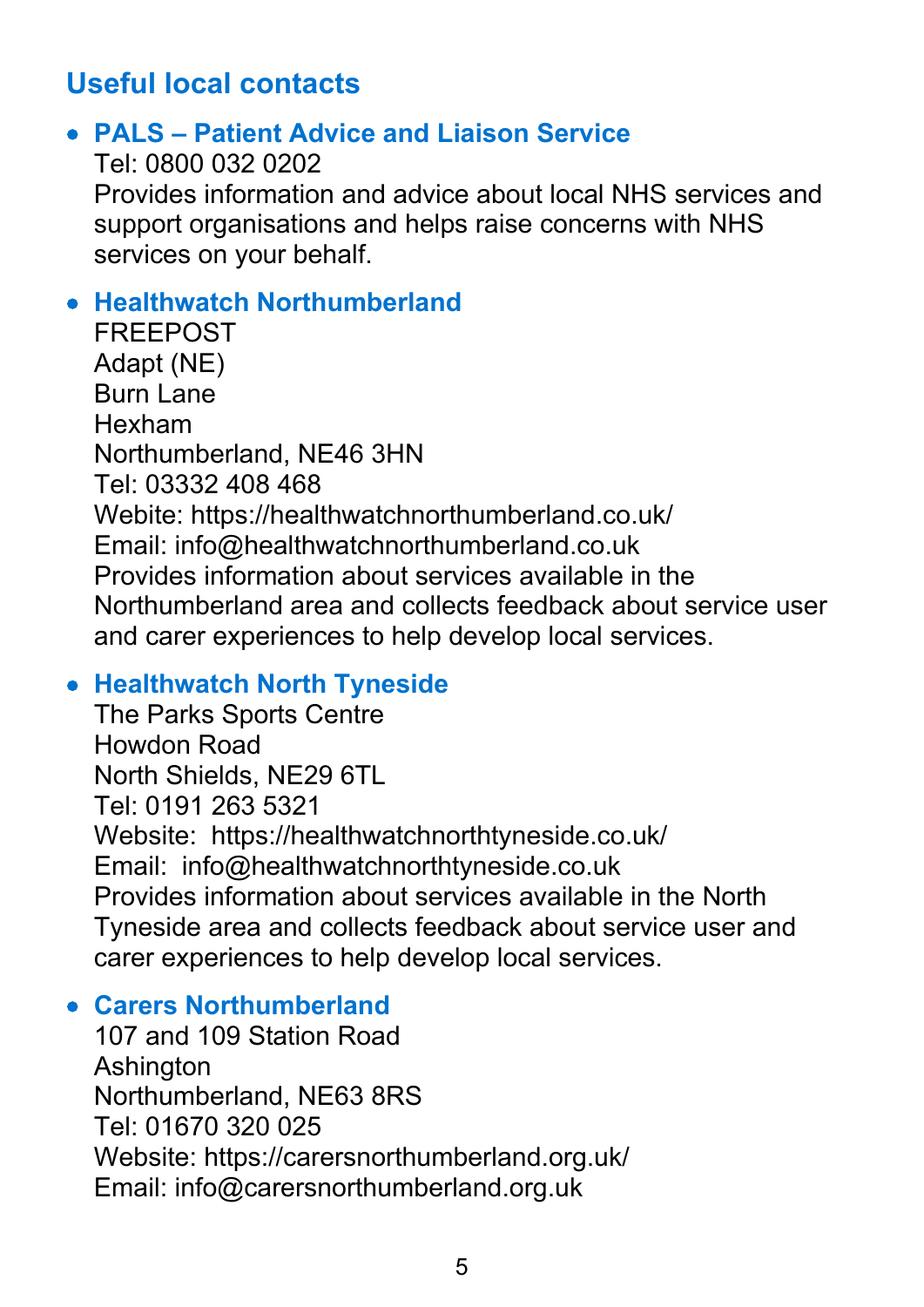#### • **North Tyneside Carers' Centre**

Suite 9, Saville Exchange Howard Street North Shields, NE30 1SE Tel: 0191 643 2298 Website: www.northtynesidecarers.org.uk/ Email: enquiries@ntcarers.co.uk

# **National contacts**

#### • **SHOUT Crisis Text Line**

Text SHOUT to 85258 (available 24/7, 365 days a year) Website: https://giveusashout.org/ Crisis support service which can only be contacted by text message.

#### • **The Samaritans**

Helpline: 116 123 (24 hours, 365 days a year) Email: jo@samaritans.org (response time – 24hrs) Provide confidential emotional support for people who are experiencing feelings of distress.

#### • **Campaign Against Living Miserably (CALM)**

Helpline: 0800 58 58 58 (5pm-midnight, 365 days a year) Webchat also available at: www.thecalmzone.net/help/webchat/ Support for men who are experiencing mental health difficulties or suicidal thoughts.

#### • **Papyrus - HopelineUK**

Helpline: 0800 068 41 41 (9am-midnight, 365 days a year, including weekends and bank holidays) Text: 07860 039 967 Email: pat@papyrus-uk.org Support for children and young people under the age of 35 who are experiencing thoughts of suicide.

#### • **SANELine**

Tel: 07984 967 708 (leave a message for a call back) Email: support@sane.org.uk Website: www.sane.org.uk/home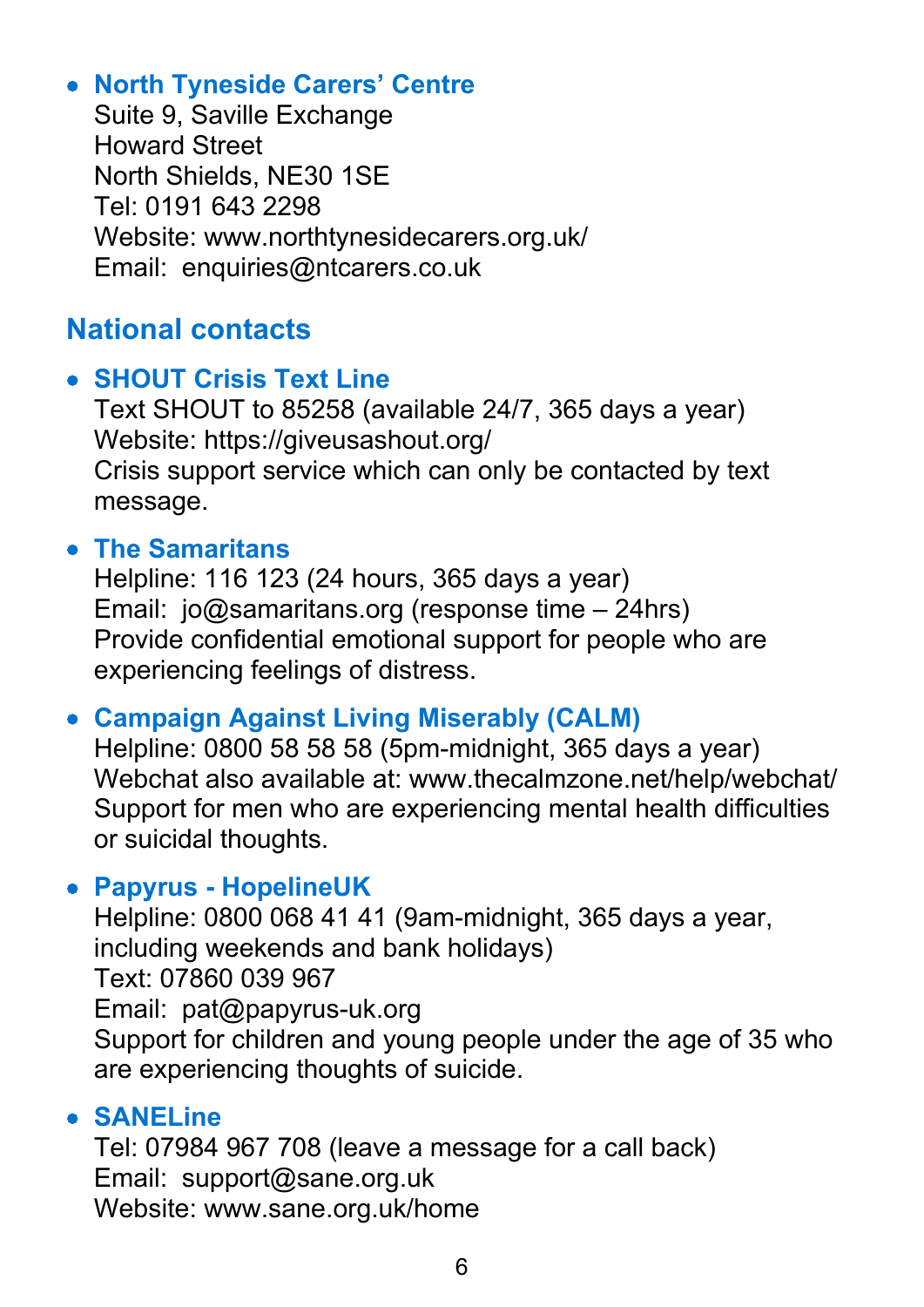Confidential emotional advice and support to assist people during a crisis.

#### • **No Panic**

Helpline: 0300 772 9844 (10am-10pm, 365 days a year) Youth helpline: 0330 606 1174 (for 13-20 year olds) Email: sarah@nopanic.org.uk

Helpline which helps people who suffer from panic attacks, phobias, obsessive compulsive disorders and other related anxiety disorders.

#### • **Support Line**

Tel: 01708 765 200 (hours vary – phone for details) Email: info@supportline.org.uk Website: www.supportline.org.uk/ Confidential emotional advice and support to assist people during a crisis.

#### • **NHS 111**

Tel: 111 (available 24/7, 365 days a year) Website: https://111.nhs.uk/ Information about conditions, treatments, local services and healthy lives.

#### • **MIND Infoline**

Helpline: 0300 123 3393 (9am-6pm, Mon-Fri, except bank holidays) Email: info@mind.org.uk Can provide details of help and support in your own area.

#### • **Rethink's National Advice Service**

Tel: 0808 801 0525 (9.30am-4pm, Mon-Fri, excluding bank holidays)

Website: www.rethink.org/

Provides advice and information to people with severe mental illness, their families and carers.